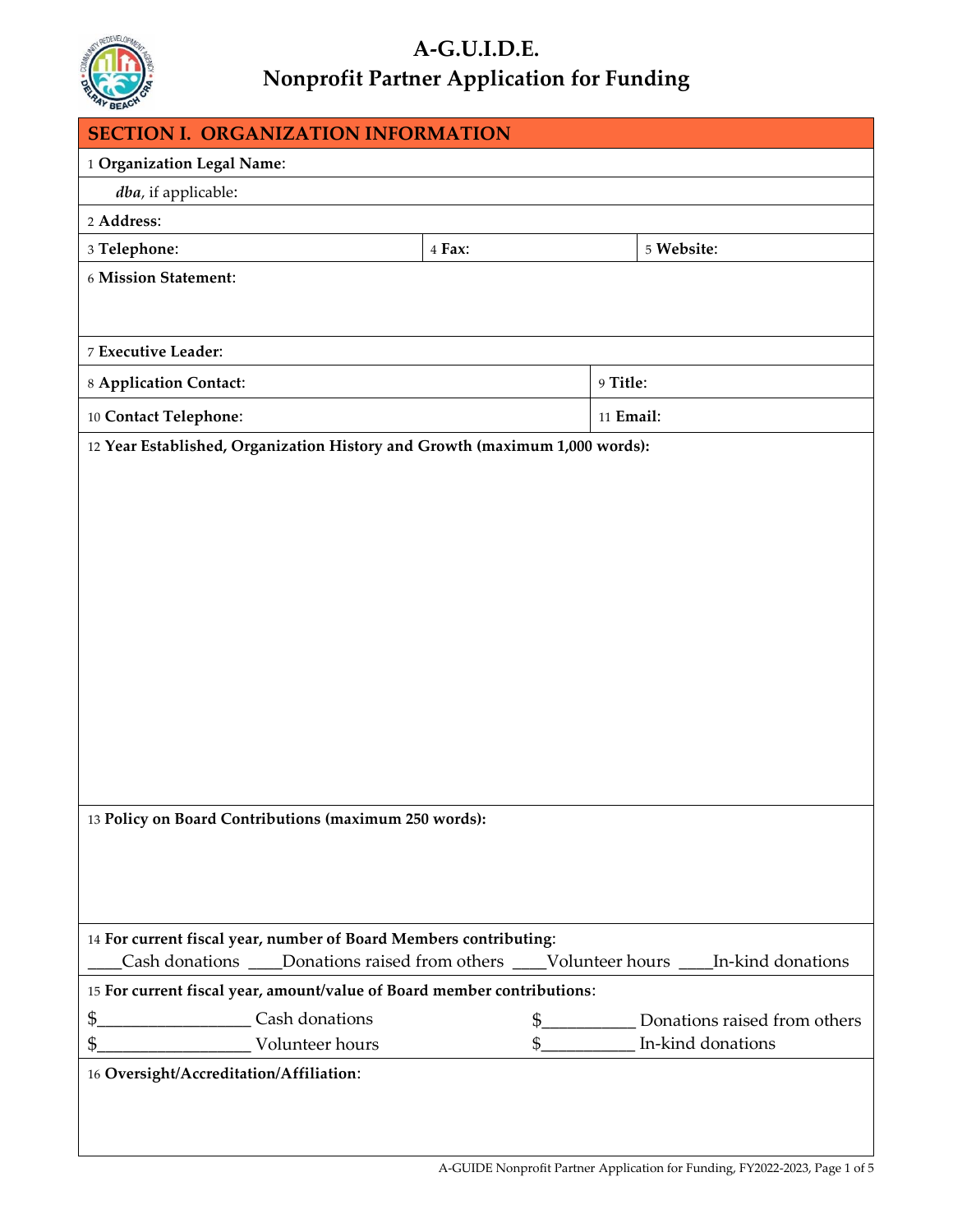## **SECTION II. PROJECT/PROGRAM INFORMATION**

## **Program A**

| 17 Project/Program Title:               |                                              |                                                                                              |                    |
|-----------------------------------------|----------------------------------------------|----------------------------------------------------------------------------------------------|--------------------|
| 18 Check one:<br><b>New</b><br>Existing | 19 If existing Program,<br>year established: | 20 Prior CRA Funding for<br><b>Same Project/ Program?</b><br>$\Box$ Yes<br>$\blacksquare$ No | 21 Time Period(s): |

22 **Project/Program Description (if previously funded for the same project/program, also include BRIEF summary of key accomplishments):**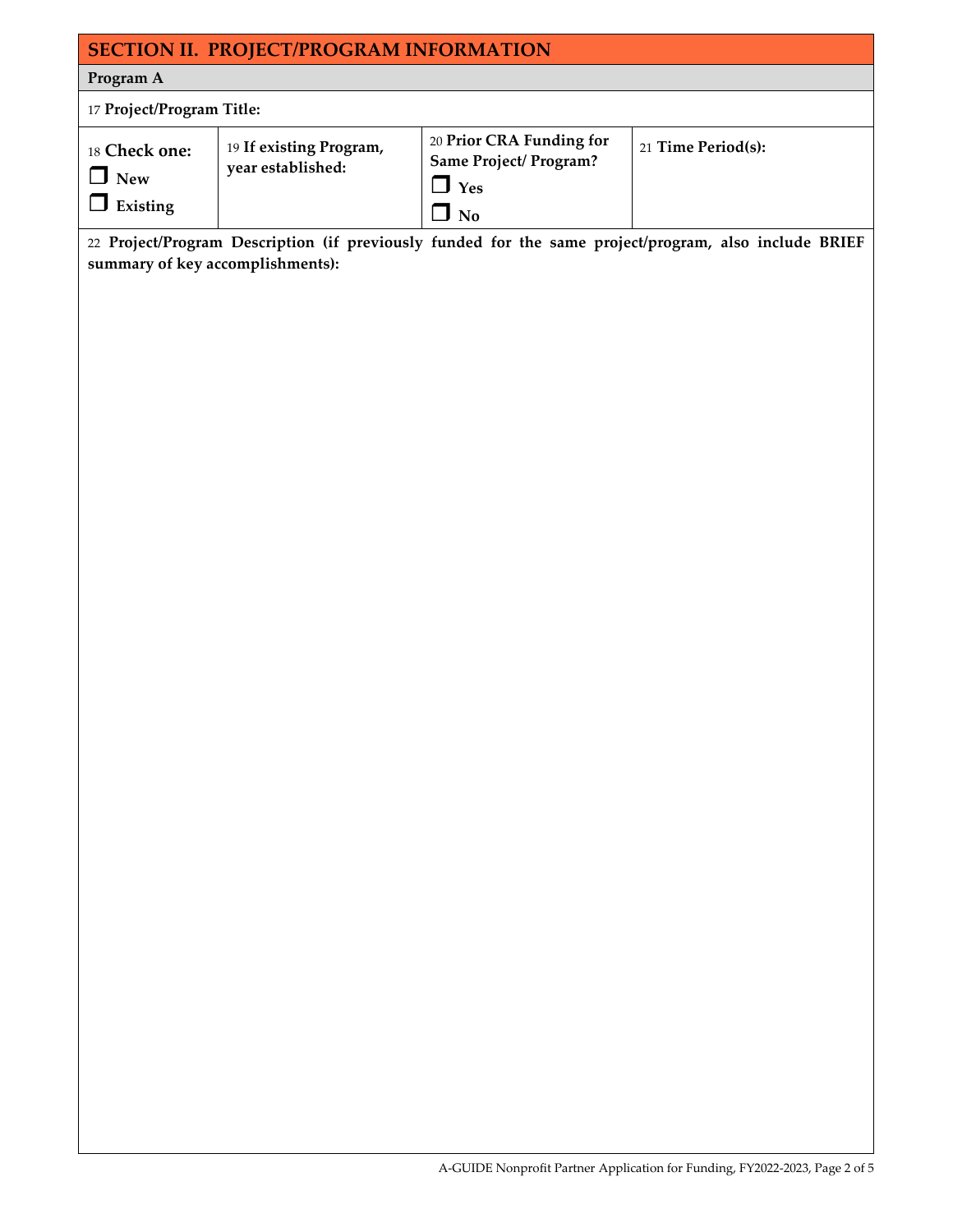| Program B (if applicable)               |                                              |                                                                               |                    |
|-----------------------------------------|----------------------------------------------|-------------------------------------------------------------------------------|--------------------|
| 23 Project/Program Title:               |                                              |                                                                               |                    |
| 24 Check one:<br><b>New</b><br>Existing | 25 If existing Program,<br>year established: | 26 Prior CRA Funding for<br><b>Same Project/Program?</b><br>$\Box$ Yes<br>No. | 27 Time Period(s): |

28 **Project/Program Description (if previously funded for the same project/program, also include BRIEF summary of key accomplishments):**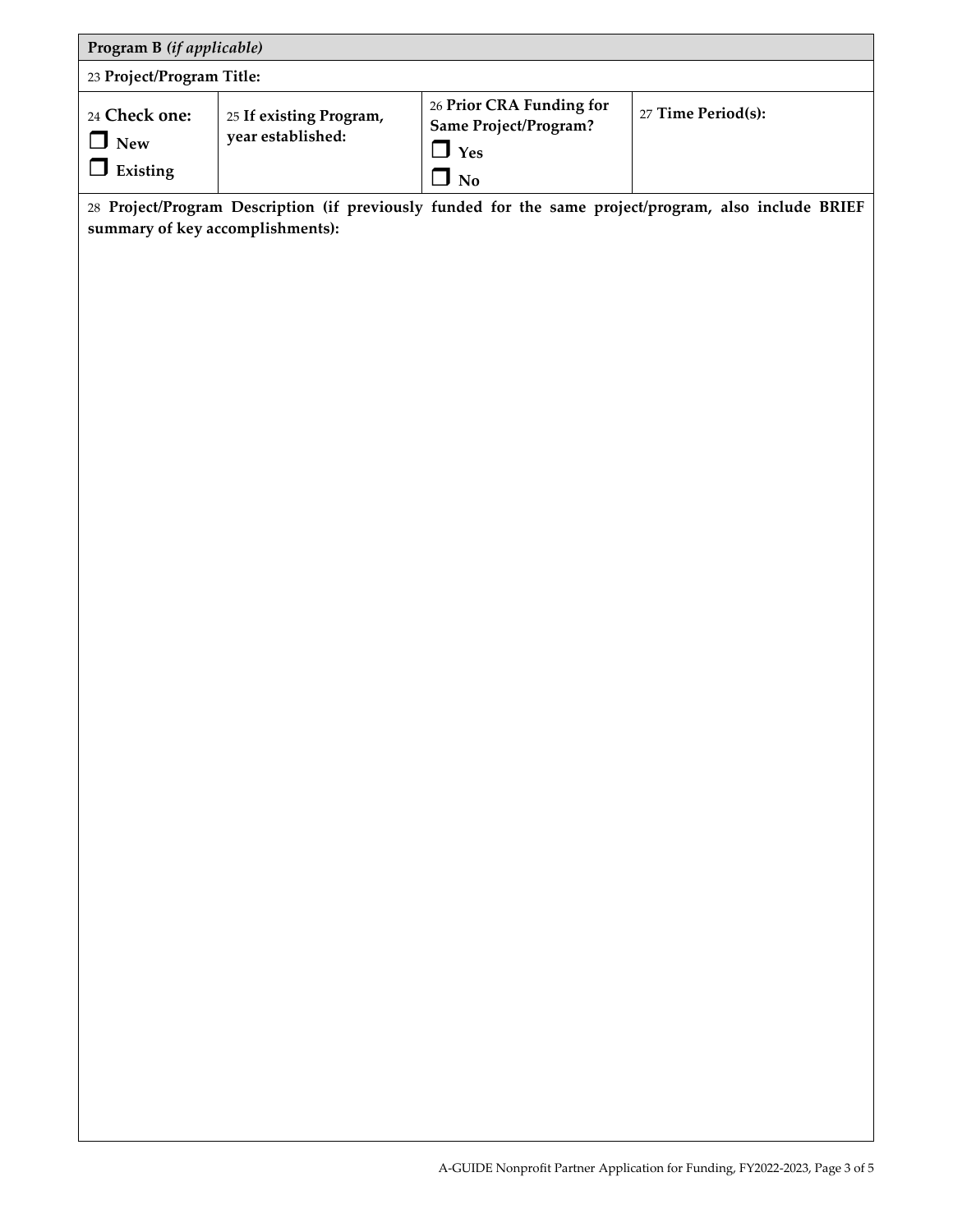| 29 Delray CRA Overall Need Addressed and Description:                                                                        |                                  |                          |                              |                    |  |
|------------------------------------------------------------------------------------------------------------------------------|----------------------------------|--------------------------|------------------------------|--------------------|--|
| $\Box$ Economic/Business Development $\Box$ Affordable Housing $\Box$ Recreation & Cultural Facilities                       |                                  |                          |                              |                    |  |
| Description of how programs and activities align with and/or meet the goals and objectives of the CRA<br>Redevelopment Plan: |                                  |                          |                              |                    |  |
|                                                                                                                              |                                  |                          |                              |                    |  |
|                                                                                                                              |                                  |                          |                              |                    |  |
|                                                                                                                              |                                  |                          |                              |                    |  |
|                                                                                                                              |                                  |                          |                              |                    |  |
|                                                                                                                              |                                  |                          |                              |                    |  |
|                                                                                                                              |                                  |                          |                              |                    |  |
|                                                                                                                              |                                  |                          |                              |                    |  |
| 30 Key Staff and Qualifications (maximum 500 words):                                                                         |                                  |                          |                              |                    |  |
|                                                                                                                              |                                  |                          |                              |                    |  |
|                                                                                                                              |                                  |                          |                              |                    |  |
|                                                                                                                              |                                  |                          |                              |                    |  |
|                                                                                                                              |                                  |                          |                              |                    |  |
| 31 Potential Challenges and Strategies to Address Them (maximum 500 words):                                                  |                                  |                          |                              |                    |  |
|                                                                                                                              |                                  |                          |                              |                    |  |
|                                                                                                                              |                                  |                          |                              |                    |  |
|                                                                                                                              |                                  |                          |                              |                    |  |
|                                                                                                                              |                                  |                          |                              |                    |  |
| <b>SECTION III. FINANCIAL INFORMATION</b>                                                                                    |                                  |                          |                              |                    |  |
| <b>ORGANIZATION BUDGET</b>                                                                                                   |                                  |                          |                              |                    |  |
| 32 Total Organization Budget for                                                                                             | 33 Total Organization Budget for |                          | 34 Total Organization Budget |                    |  |
| <b>Previous FY 2020-2021:</b>                                                                                                | <b>Current FY 2021-2022:</b>     |                          | for Proposed 2022-2023:      |                    |  |
| Φ                                                                                                                            | ⊅                                |                          | Φ                            |                    |  |
| PROGRAM BUDGET                                                                                                               |                                  |                          |                              |                    |  |
| 35 Project/Program Budget (A):                                                                                               |                                  | 36 Amount Requested (A): |                              | 37 % of Org Budget |  |
| \$                                                                                                                           |                                  | \$                       |                              | $\%$               |  |
| 38 Project/Program Budget (B):                                                                                               |                                  | 39 Amount Requested (B): |                              | 40 % of Org Budget |  |
| \$<br>\$                                                                                                                     |                                  |                          |                              | $\%$               |  |
| 41 Total CRA Request (Program A+B): $\,$ \$                                                                                  |                                  |                          | 42 % of Org Budget<br>$\%$   |                    |  |
| 43 Type(s) of Support Requested (refer to A-G.U.I.D.E. guidelines):                                                          |                                  |                          |                              |                    |  |

44 **Other Support/Status and Plans for Sustainability (maximum 500 words):**